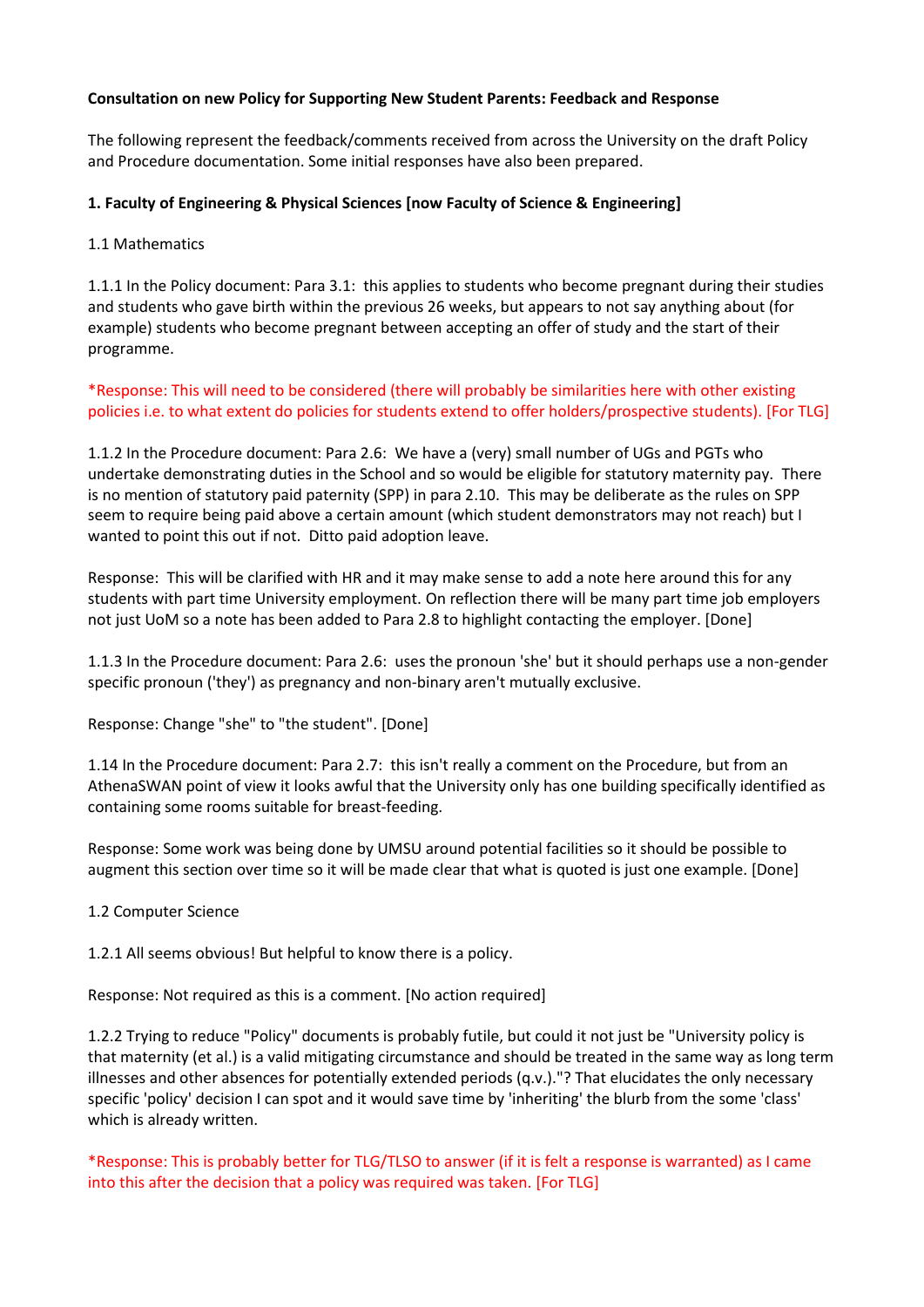1.2.3 Mostly this is common sense. I am a bit concerned about the 47 item Parent Support Form, however. Different parts can only be completed by consulting different people, and the form cannot be completed in one go. Perhaps what is really needed is a checklist for the student, which indicates who they should contact about different aspects. Most of these aspects will have existing procedures and processes. As an example, I note that this seems to be outside the mitigating circumstances process. I suggest that all the elements that fall within the normal remit of Mitigating Circumstances should be handled by Mit Circs processes.

Response: The form has been in use/existence for a number of years now so is not new. It is meant as a guide and not all sections will be relevant or relevant at the same time. The aim is that both the student and the School have a better idea of the student's needs and plans. The form is not designed to be used within Mitigating Circumstances processes. A comment can be added at the start of the form noting that not all questions/sections may be relevant. [Done]

1.2.4 In general I'm not sure why the documents only apply to taught students. Are PhD/MPhil students excluded?

Response: There is already a policy/procedures in place for PGR students ("Changes to PGR Study"). [No action required]

1.2.5 In the Procedure document: Para 2.11: I would be inclined to modify the sentence "If the student's partner is the primary adopter, upon formal adoption of the child, the student should be allowed time off from studies" as the formal adoption of the child is not defined in any university document and, in general, time will be needed from the moment first contacts with the child-to-be-adopted are happening and specially when the placement of the child is starting. Note that the placement of the child does not constitute the "formal adoption". Normally, it is recommended that a minimum of two weeks (closer to one month) are needed for the child to get initially settled in the new house. In addition, the text seems to not cover foster-to-adopt or concurrent planning. In these cases, the child is initially placed as a fostered child, although legally since April 2015 it is part of the adoption process. During the foster phase (up to six months normally, sometimes even 9-12 months), the student may have to facilitate the birth family official contact. The contact arrangements (how often, when and where) are not controlled by the student (judge & social workers determined) and, thus, the student may miss half a day for 3 to 5 days a week.

Response: A reference is made in paragraph 2.4 to "a student in the process of adopting is entitled to reasonable time off to attend pre-adoption appointments" but an additional note has been added to paragraph 2.11 about the placement potentially beginning before formal adoption. [Done]

\*TLG will need to give consideration as to whether students who are formally fostering to adopt should also be covered by this. A student who is fostering (which could be short term or up until the child/young person is beyond age 18) would not currently have time out for child care issues or contact time (which would not usually be during school time) so unless it is planned to extend to fostering it may be best to keep the text as it is. A student who is fostering to adopt should be eligible for time off if they can show they are part of a formal/legal adoption process (including foster to adopt).

1.2.6 Students who have been matched for adoption should inform their Academic Advisor or Student Support Officer (or other relevant staff member, according to the programme or study) as soon as possible. If the student is the primary adopter, their period of absence and resumption of studies should be discussed, agreed and managed in line with the guidance under sections 2.6 and 2.7 above. If the student's partner is the primary adopter, upon formal adoption of the child, the student should be allowed time off from studies in line with the guidance under section 2.9 above".

Response: This seems to just be quoting the text already in the Procedure (paragraph 2.11). It might have been copied in by accident as the comment immediately followed 1.2.5 above. [No action required]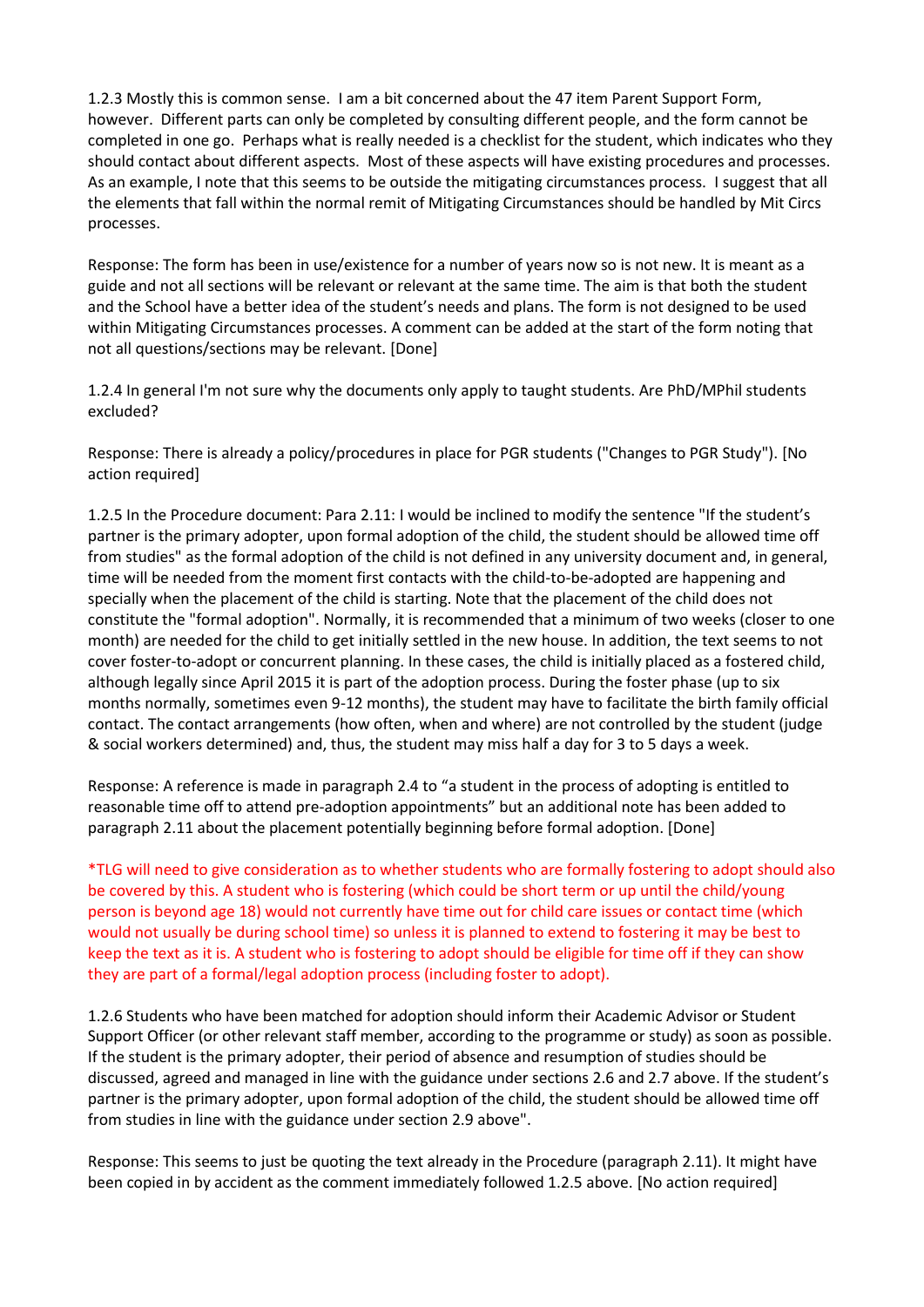1.2.7 In the Procedure document: Para 2.1 - Suggestion: "Students undertaking programmes with potential high risks to the pregnant students and/or their child" rather than "pregnant student and/or her child".

Response: Agreed - to change the text. [Done]

1.2.8 In the Procedure document: Para 2.1 - Suggestion: "If appropriate, the student should be made aware of additional areas of advice or support, either within the University or externally, e.g. the student's GP/doctor, a midwife, Student Services Centre or the Student Support Adviser or the Students' Union Advice Service" rather than "the student should be referred to additional areas of advice or support". In my opinion, a member of staff cannot refer a student as that word can carry a medical meaning/advise in this context.

Response: Agreed - to change the text. [Done]

1.2.9 In the Procedure document: Para 2.2: Suggestion: "(including, for example, where the student may be exposed to hazardous substances or radiation, or is expected to lift heavy objects)"- It sounds patronising "is expected to lift heavy objects". In my opinion, only after students have been seen by a medical doctor and being provided with their specific guidelines, then it is possible to make a risk assessment. For example, some pregnancies require bed rest for the whole duration. In addition, see http://www.hse.gov.uk/mothers/faqs.htm#q3 (link provided by the document). Based on the information included [here] it seems that the risk assessment for pregnant workers should have been done already by the University for their employees and thus it is not clear what extra will be needed/gained by doing the risk assessment for the students.

Response: We could replace "is expected to lift heavy objects" by "is involved with some form of manual handling" as "manual handling" is commonly used in HSE documentation. It was assumed that the student would have already at least initially seen their doctor by this time. Moreover, the risk assessment may need updating as the pregnancy progresses and medical advice changes. Having said that, it is correct that there is no HSE/legal obligation to carry out a risk assessment but the procedure does not require one to be undertaken. It is correct that the University (through the School Safety Adviser, or similar) should have carried out a general risk assessment of the University's workplace that covers this but this will not extend to any placement, industrial experience, fieldwork or study abroad which is linked to the programme hence the requirement for such students (which will probably be in the minority of cases). [Done]

1.2.10 In my opinion, the new student parent support form is a bit overwhelming (too many questions) and completely biased for a pregnancy; little use for adoption, or for pregnancy where the partners are both female and the student will be mother requiring maternity leave but will not give birth.

\*Response: The form has been in use/existence for a number of years now so is not new. It is meant as a guide and not all sections will be relevant or relevant at the same time. The aim is that both the student and the School have a better idea of the student's needs and plans. Maybe it could be helpful to add a comment at the start of the form noting that not all questions/sections may be relevant. It is fair to say that the form is designed for a pregnant student and not, for example, a student going on adoption leave. If it is felt that a form is also required for other situations then we can look to produce one/adapt the original (now or as/when required in the future). [For TLG in terms of additional form(s)].

1.2.11 In the form: The following text is not clear: "The greatest risk to an unborn child is during the first 13 weeks of pregnancy and so health and safety risk assessments should be prioritised and carried out as soon as a student notifies the University of her pregnancy". There is no information about why the greatest risk is during that period and, in fact, it is not clear why this should be in a document of the university when such statement could open up to litigation based on wrong advice. In addition, it is not clear who is responsible for prioritising and who is responsible for carrying out the health and safety risk assessment. I cannot find where I would find information to explain/answer some questions; e.g "Baby feeding Q30 Has the student been informed about the facilities available?" 5.4 - Pregnant students' and new mothers'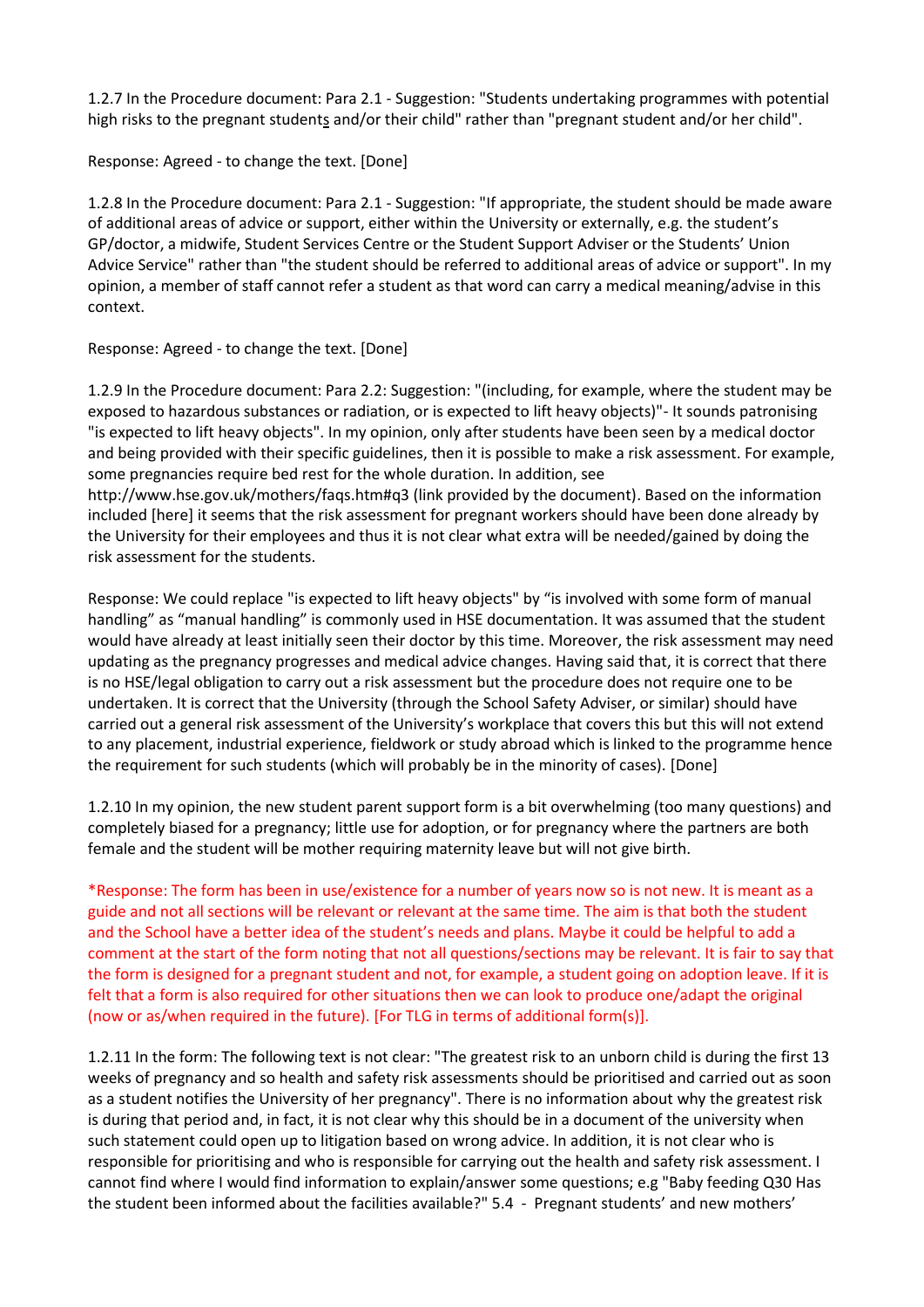health and safety should be paramount at all times." I think this point is a bit redundant, but if the University wants to make it, then I think "The new child's health and safety as well as Pregnant students' ..." could be better.

Response: That is a good point about the 13 weeks statement. Moreover, we have discussed in 1.2.10 that an individual risk assessment may not be necessary. We could change the sentence on the form from "The greatest risk to an unborn child is during the first 13 weeks of pregnancy and so health and safety risk assessments should be prioritised and carried out as soon as a student notifies the University of her pregnancy." to "The School should determine if a health and safety risk assessment is required as soon as a student notifies the University of her pregnancy. Additional consideration may be required if the student advises of any changes (e.g. change of medical advice from the doctor)." [Done]

1.3 CEAS [From Chair of CEAS Athena SWAN committee with input from 3 PGRs (2 of them parents)]

1.3.1 It's good that we're developing this policy. The support form is thorough & gives structure to the academic advisor/tutor supporting the student.

Response: Not required as this is a comment. [No action required]

1.3.2 In the Procedure document: Para 2.1: It's good to emphasise that it's in a pregnant student's interests (& the unborn child's) to tell the University as early as possible about the pregnancy. It would be good to provide clear information about the policy & about what support the University can provide (e.g. include a short section in pre-arrival guides). It's suggested the student be invited to give consent for the University to contact a nominated person (parent, spouse, friend), so that the support officer has someone to connect with if they are having problems contacting the student (& then the student doesn't need to check their emails when they are not able to). The support officer should inform expectant mothers that nursery & childcare places are in high demand (9 to 12 months waiting time) & not all nurseries take very young babies, so they should plan their childcare arrangements as early as possible.

Response: Much of that information should already be available albeit not necessarily easy to find on the University's website. Such information can be reviewed/updated once the policy and procedure have been agreed. There is an interesting point about requesting consent to contact a nominated person. The form does request an "emergency contact". It could be that it is discussed how that contact can/should be used with the student. [No action required]

1.3.3 In the Procedure document: Para 2.2: International Students could be very significantly impacted by pregnancy. While the "Procedure" document does note that students should contact the Student Immigration Team, this section generally doesn't sound very supportive. It would be appropriate to include a statement indicating that the University will endeavour to support the student in progression & completion of their studies, in spite of visa restrictions that are beyond the University's control. It would be good if the University tried to negotiate with UKVI about these unfair & restrictive regulations & gave a message that it's doing so.

Response: It would be good if we could be/appear to be more supportive although much of this is not in our hands. [No action required]

1.3.4 In the Procedure document: Para 2.5: The section on unplanned & unexpected events refers students to the policy on mitigating circumstances & notes the University will deal 'sensitively' with the situation. It would be appropriate for the support officer to develop contingency plans in case of serious illness or other birth-related complications. (2.6 mentions that students could request an extension).

Response: Yes, that would be good but I am not sure that needs to be stated explicitly in the Procedure. [No action required]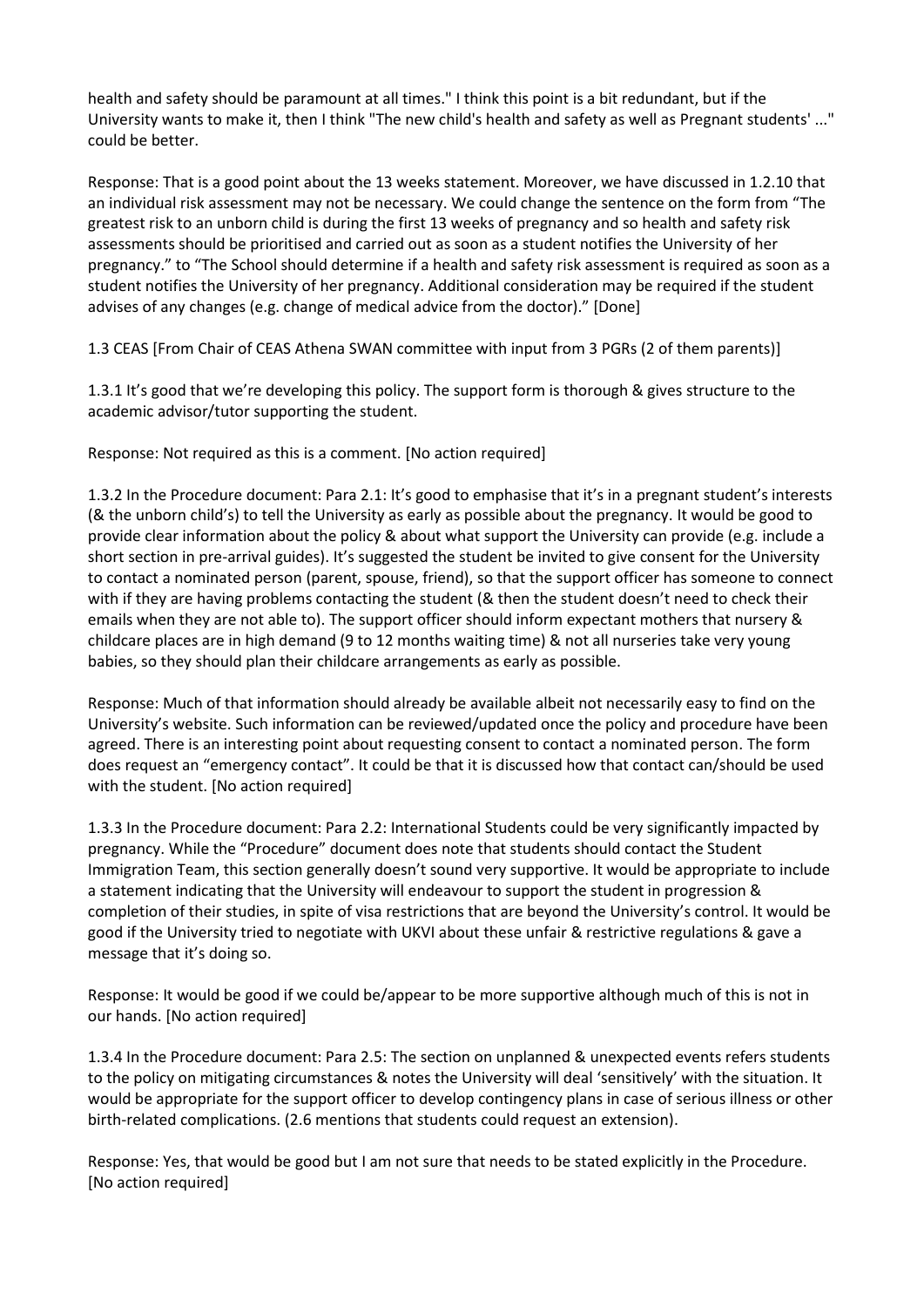1.3.5 In the Procedure document: Para 2.6: It's clear that the minimum period of leave is 2 weeks, but perhaps the message that 2 weeks is very short could be clearly conveyed. It would be unusual for a new mother to be fit for work or study so soon after birth!

Response: It is likely that most students would wish to take more than 2 weeks off. We could change the text from "this is essentially the compulsory period of time but more than two weeks can be requested by the student" to "this is essentially the compulsory period of time but more than two weeks would normally be requested by the student". [Done]

1.3.6 In the Procedure document: Para 2.6: The discussion of how maternity-related absence (and Procedure 2.7 returning to study) could be more specific & more positive about the options open to students for study arrangements, especially about interrupting PGR studies. In addition, some discussion about how special assessment arrangements could be made would be appropriate, e.g. relating to examinations.

Response: I think the range of options/flexibility (for UG/PGT students) may depend from School to School/subject to subject so it may be better to keep the text reasonably open as currently. [No action required]

1.3.7 In the Procedure document: Para 2.6: The expectation that the School would send a student reading lists & transcripts seems rather a burden on the School, especially given the ready availability of videocaptured lectures.

Response: Agreed that the phraseology here should change and a note made of lecture capture/Blackboard materials - although alternative provision may be required if, for example, lecture capture is not available. [Done]

1.3.8 In the Procedure document: Para 2.7: This section could provide more encouragement for students to take more than 2 weeks off, and could indicate the ways that the University can support new mothers to study from home or explore options to do so.

Response: Similar to 1.3.5 (above), a change could be made to the sentence "Students are not permitted to return to study during the first two weeks from the date of childbirth." by adding "although students will normally have requested more than a two week absence". [Done]

1.3.9 In the Procedure document: Para 2.7: It's astounding that there is a single venue for breast-feeding on a vast campus. Surely another space could be made available, particularly further north on the campus? It would also be appropriate to offer space for expectant mothers to rest or relax.

Response: There are other facilities and some work was being done by UMSU around identifying them so it should be possible to augment this section or just make it clear that what is quoted is just one example. [Done]

1.3.10 In the Procedure document: Para 2.7: Peer support network(s) available to student parents should be highlighted & students encouraged to get in contact with them before the birth to facilitate good contact on return to work.

Response: Agreed – information about the UMSU support (for students with parenting or caring responsibilities - see [http://manchesterstudentsunion.com/studentparents\)](http://manchesterstudentsunion.com/studentparents) can be added to the Useful Contacts section of the Form. [Done]

\*This could, potentially, also be included in the Procedure as an appendix. [For TLG]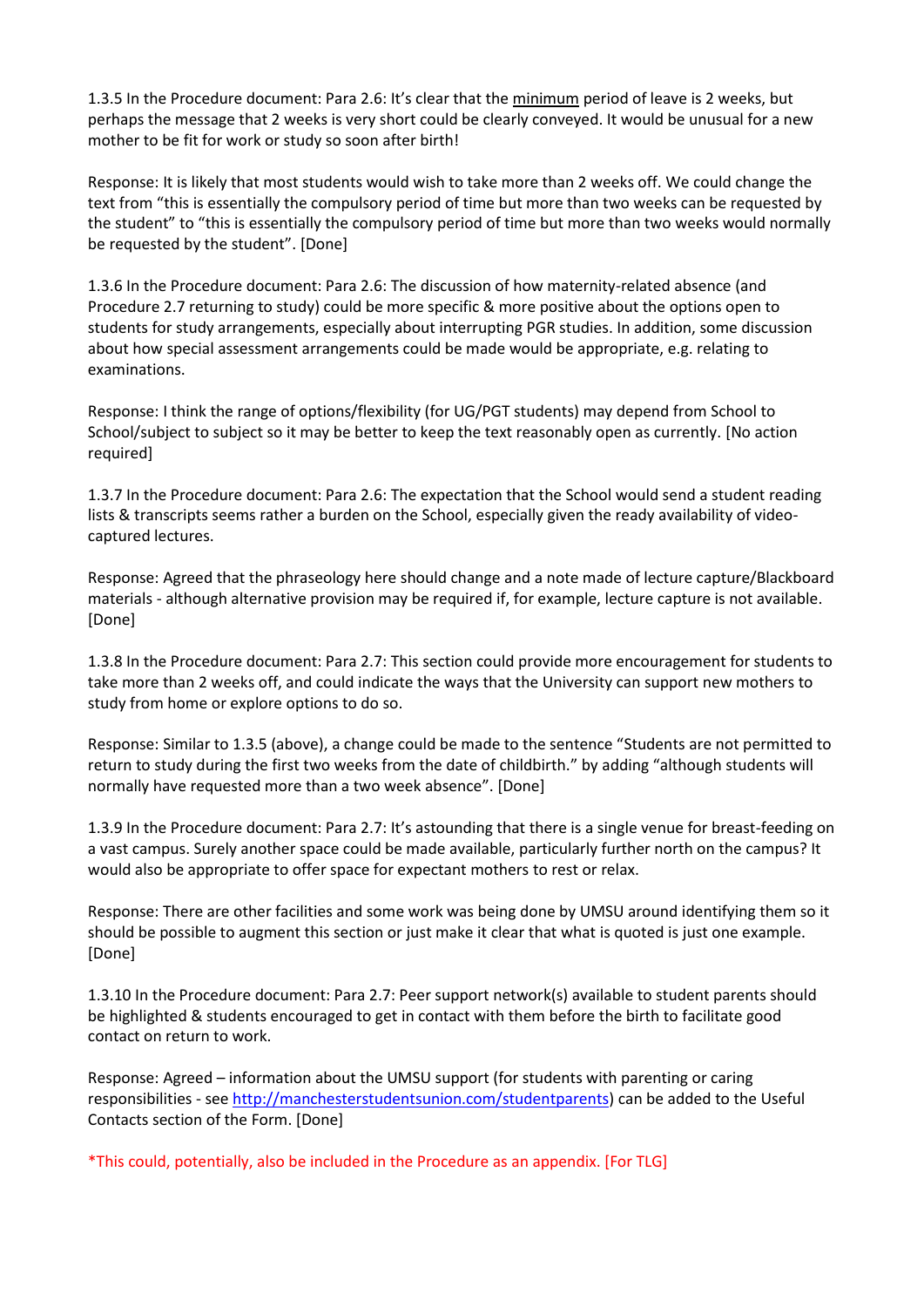1.3.11 In the Procedure document: Para 2.8: UK students should be advised to contact the citizen's advice service about benefits & financial help available. Currently only UG students are eligible for financial help with childcare. If discounted nursery places are available, e.g. for international students & PG students, this information should be available to students too.

Response: This information can be promoted more. [No action required – in terms of policy/procedure]

1.3.12 Support form 18 – 27: The 15-week-before-birth timeframe for providing details about maternity absence seems restrictive & doesn't indicate how changes in plans (e.g. premature birth) are accommodated.

Response: We could change "students should provide information in writing at least 15 weeks before their due date" to "students should normally provide initial information in writing at least 15 weeks before their due date although this may need updating after that time". [Done]

# **2. Faculty of Humanities**

2.1 The title of both the Policy and Procedures should be changed to "for Supporting Student New Parents".

# \*Response: For TLG to decide upon. [For TLG]

2.2 It would be helpful if the Procedures document be separated into:

- Procedures for pregnant students
- Procedures for paternity/partners/spouses/secondary carers

## \*Response: For TLG to decide upon. [I think it is okay as it is (but I am biased as co-author). Whilst I can see that there are some differences it seems to work fine together]. [For TLG]

2.3 In the Procedure document: Para 2.2: The section in §2.2 on "Students on Professional Programmes" seems perhaps a little vague. Should there be more on how to co-ordinate things with workplaces, where students need to conduct placements of different kinds? The procedure seems clear about things like exposure to risks where the pregnant student is on campus, but perhaps we need to be clearer about how this will be policed when they are off-campus.

Response: It is hard to be too prescriptive here as there will be a range of placements/workplaces. This should be picked up within the risk assessment (either by the University needing one – since it would not be covered by the on campus generic risk assessment – or by the placement provider having one). [No action required]

2.4 In the Procedure document: Para 2.2: In relation to the above, some guidance on fieldwork might also be helpful. Schools provide a number of overseas fieldwork trips to students and for some trips the physical demands may be too much for a student in the latter stages of pregnancy. In the past, some Schools have referred students to Occupational Health Services for a 'Fitness to Travel' assessment and have given students alternative assessment if they have been unable to attend fieldwork due to pregnancy.

Response: Again, it is hard to be too prescriptive here as there will be a range of fieldwork venues (in the UK and outside). This should be picked up within the risk assessment (either by the University needing one – since it would not be covered by the on campus generic risk assessment – unless it is already covered in the fieldwork risk assessment). As part of that, it would seem sensible to consider if "Fitness to Travel" needs to be considered and if some form of alternative assessment is a way to respond to that. [No action required]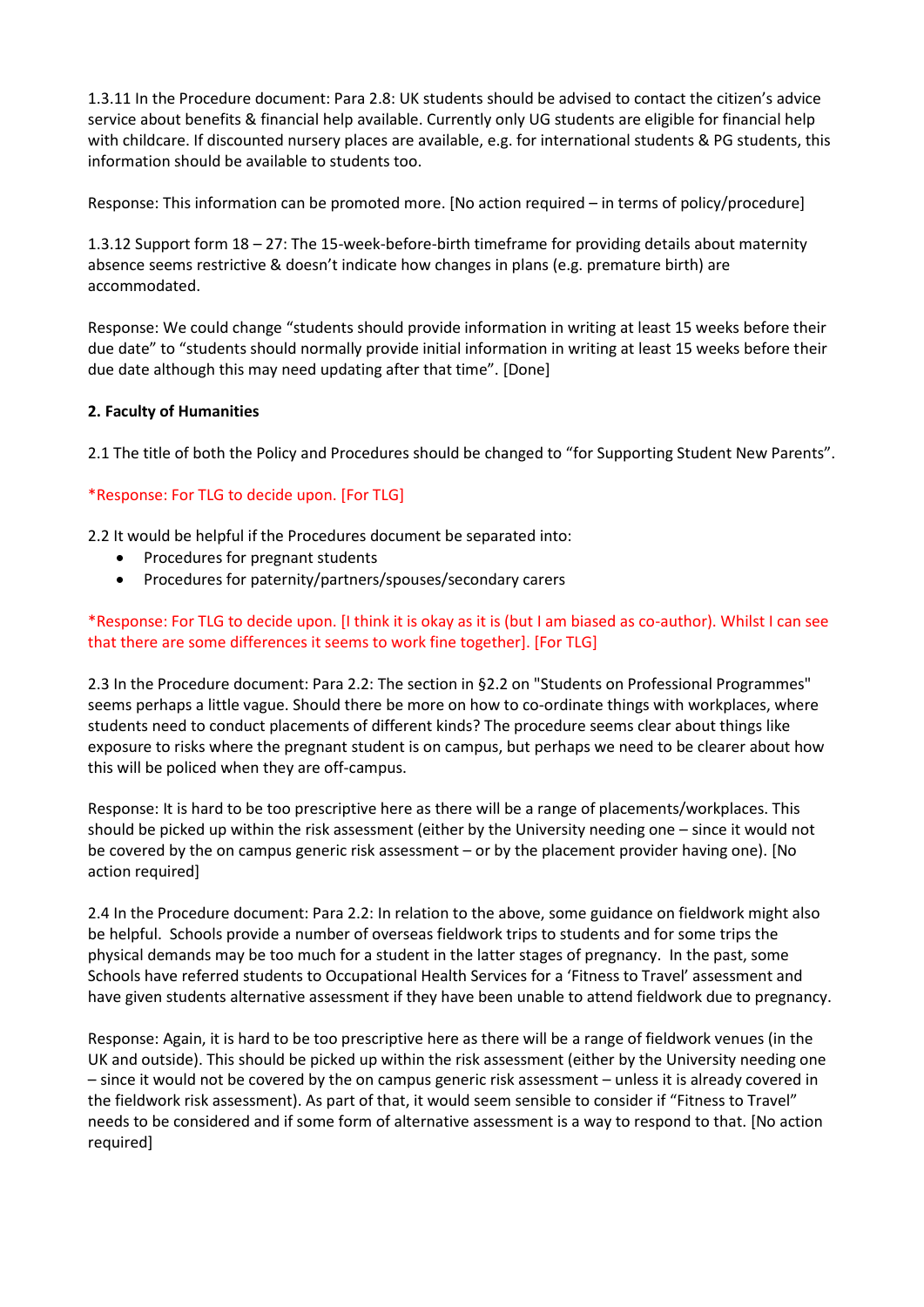2.5 In the Procedure document: Para 2.4 (Time off for Medical or Other Appointments): Information in this section is specific to students who are pregnant or in the process of adopting; cross referencing to the information in section 2.10 for partners to attend antenatal appointments would be useful.

Response: Agreed/reference to be added. [Done]

2.6 In the Procedure document: Para 2.7 (Resuming Studies): At the end of §2.7 the paragraph about breastfeeding implies that the rooms in the Jean McFarlane Building are the only places on campus where breastfeeding is acceptable. Clarity is sought as to whether there are other rooms available and what the law is in relation to public feeding.

Response: Some work was being done by UMSU around potential facilities so it should be possible to augment this section or just make it clear that what is quoted is just one example. [Done]

2.7 In the Procedure document: Para 2.11 (Adoption): The last sentence states '*If the student's partner is the primary adopter, upon formal adoption of the child, the student should be allowed time off from studies in line with the guidance under section 2.9 above'* this should be changed to '2.10 above'.

Response: Agreed - this needs to be changed. [Done]

2.8 In the Procedure document: Para 3.2 (Supporting documents and sources of support): §3.2 states that advice and support is available from UMSU and the Student Support Adviser. It would also be useful to mention here that School Support Managers / Welfare Officers can also advise students.

Response: Agreed - this can be added (although different Schools use different terminology). [Done]

2.9 General comment on Procedures (Information for students): It would be helpful if information is provided on what students need to do, for inclusion in student handbooks.

Response: There is some work ongoing within TLSO in terms of sample text for handbooks (as part of the CMA/Competition and Markets Authority work). This could include this Policy/Procedure once approved. [No action required – in terms of policy/procedure]

2.10 In the Form Section 2.3: It was suggested that if the "Student New Parent Support Form" is for pregnant students it should be renamed "Pregnancy Support Form" to avoid any confusion.

\*Response: Originally the Form was given the same name as the Policy but, as noted in 1.2.10, it is centred on Pregnancy so a different title may be sensible. [For TLG]

2.11 Form: It would be helpful if the form included the URL to the Supporting Students (Student parents) webpages and / or had the relevant links embedded within the different sections of the form.

Response: A number of additional URL (and updated contacts) have been added. [Done]

2.12 Form: It was queried whether a 47 question, 8 page form is really required, and whether this is overly bureaucratic, can it be trimmed down? Clarity is sought as to whether it is a requirement that the form is used, or whether it can just be used as a guide to discussion?

Response: It is a guide and is not expected that all sections will be relevant or necessarily completed at the same time. [No action required]

2.13 Form: More information is needed under section 2, the 'Emergency Contact's Details' e.g. name.

Response: Agreed - need to add this in. [Done]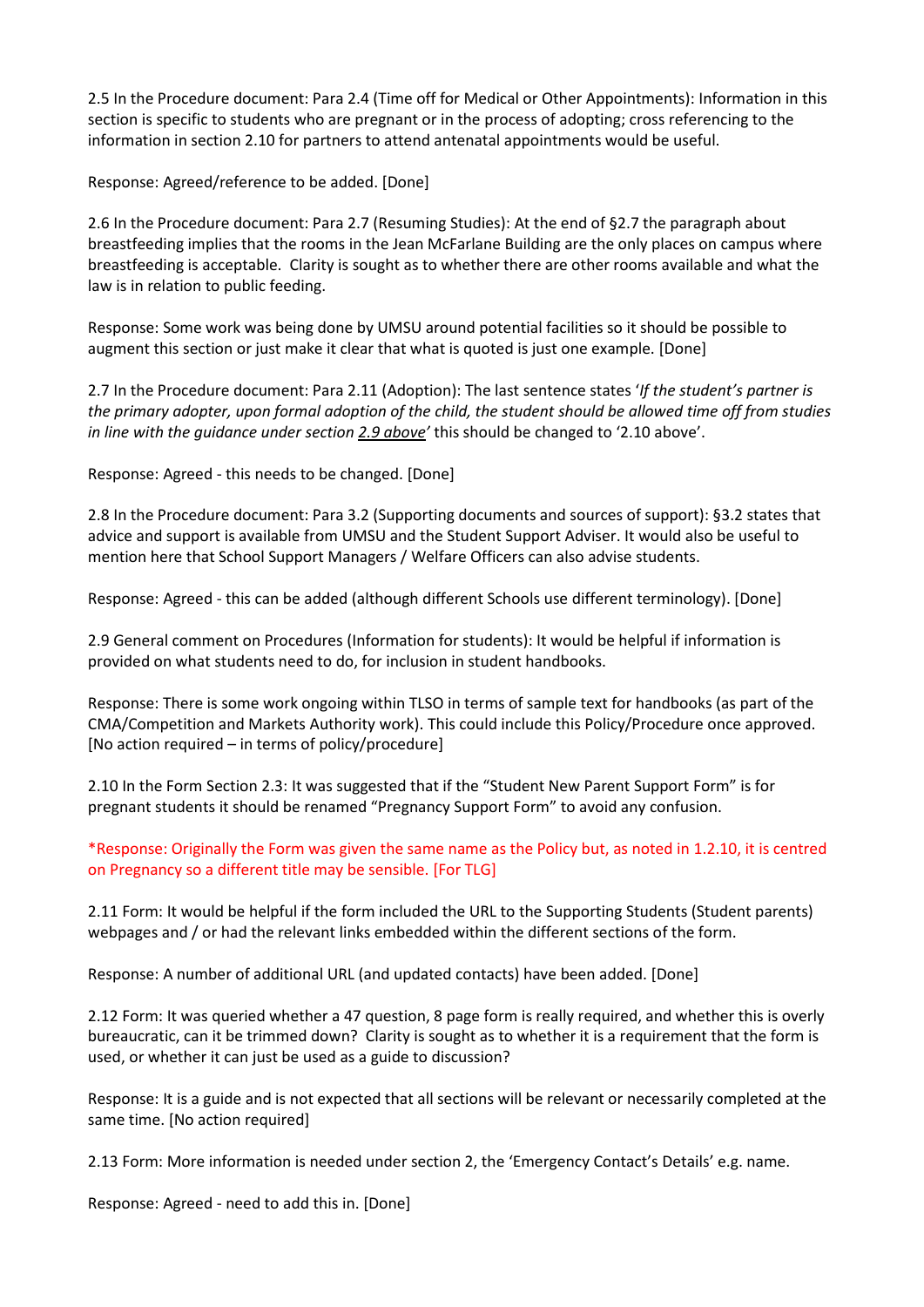2.14 Form: Some of the Useful Contacts on p7 of the document are out of date (Kerry Mycock, Gerry Bell are no longer in these roles) so it would be useful to have up-to-date details for relevant staff.

Response: The contacts section of the form has been updated (in this and a number of other cases). [Done]

2.15 Form: Clarity is also needed with regards to who should conduct the meetings with students to complete the forms, ensure follow-up etc. (Schools to specify). There is also a reporting requirement mentioned on p6 of the form so someone in the School will have to hold accurate data on student parents to be able to report (process needed) and also guidance on when this should be done i.e. info collated once a year or reported after each individual initial meeting.

Response: There are a variety of different roles/structures across Schools at present. All Schools do have one or more staff in their Professional Support Services with responsibility for student support/welfare and it would be expected that that person/team would co-ordinate matters (e.g. reporting). The School should determine who the most appropriate person to complete the form with the student should be. [No action required]

## **3. Faculty of Life Sciences [now mostly within the Faculty of Biology, Medicine and Health]**

3.1 The Policy only mentions 'new' student parents and does not seem to be concerned with students who are already parents when they arrive. This Policy should apply to all students who are parents and no students with children should be discriminated against.

\*Response: This is a fair point about the "students already with children" perspective. The original brief was only around "new" student parents but (noting comments from others), consideration should be given to broadening it. It may be that the Policy retains its current focus for now but work is initiated now to augment/develop it further. [For TLG]

3.2 A discussion took place around the minimum time a student can be off after having a child. It was felt that the idea of two weeks, although quite short, is the amount of time that can be made up should a student not wish to interrupt. Missing two weeks may be manageable, but anything longer would mean that the student would need to consider taking some time away from University. It was felt that the Policy has the educational interests of the student at heart and that the two weeks is a suggestion for students who are not planning on interrupting their studies.

Response: Not required as this is a comment. [No action required]

3.3 The maternity/paternity leave wording does not seem to match up. It was discussed and it was felt that it is appropriate, given that in some situations the partner takes more of a parenting role whilst the mother continues with work/education.

Response: Not required as this is a comment. [No action required]

3.4 Overall, it was felt that the policy is appropriate.

Response: Not required as this is a comment. [No action required]

#### **4. Faculty of Medical & Human Sciences [now Faculty of Biology, Medicine and Health]**

4.1 School of Dentistry: Discussed at Undergraduate Programme Committee on 15 June 2016. As far as we are aware we are fully compliant.

Response: Not required as this is a comment. [No action required]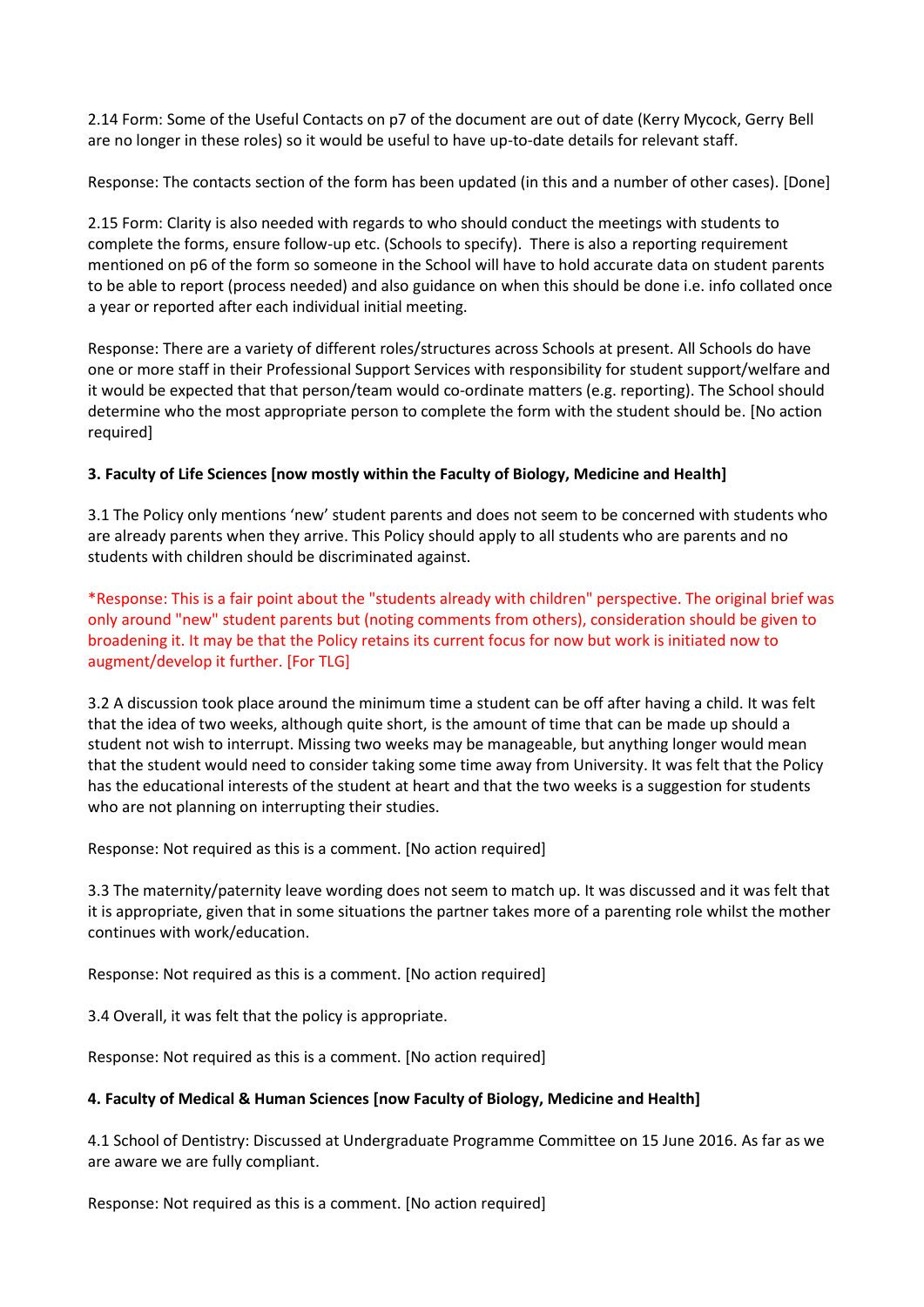4.2 Manchester Medical School: Agree with the policy proposal.

Response: Not required as this is a comment. [No action required]

4.3 Manchester Pharmacy School (MPS): MPS are fully supportive of students during pregnancy and maternity. MPS have conducted health a safety review of practical classes with respect to pregnancy and exposure to hazardous substances.

Response: Not required as this is a comment. [No action required]

4.4 School of Nursing, Midwifery & Social Work (SNMSW)

4.4.1 There were many really useful things included in the new parent support form that we could borrow from, but the actual form itself was very long and might feel quite intimidating to go through.

Response: The form has been in existence (and, technically, use) for a number of years. A number of people have commented on its length (including some positively in terms of it being comprehensive). Maybe it could be helpful to add a comment at the start of the form noting that not all questions/sections may be relevant. [Done]

4.4.2 [From someone who is a pregnant woman] I am not sure I could/would want to answer some of these questions about plans early on in a pregnancy and would feel a bit pressured talking about plans for maternity leave, childcare and feeding choices very early on.

Response: Whilst we could produce different versions of the form for different stages, (similar to above) it could be helpful to add a comment at the start of the form noting that not all questions/sections may be relevant depending on timing and it may be helpful to return to the form as the pregnancy progresses. [Done]

4.4.3 Many of these themes are also duplicated in paperwork about interruption if the student does choose to take a formal break from the programme so my gut would be that it would be better if we could be inspired by the form whilst not necessarily having to use the full version.

Response: Hopefully the previous responses cover this now. [No action required]

4.4.4 We wondered whether the people completing this form with a student would have the resources to answer some of these questions?

Response: We can look to produce some support resources for those completing the form although we might expect that the person completing the form would have some experience (e.g. Student Support Officer or Programme Director) - but support resources would be helpful in any case. [No action required in terms of policy/procedure]

4.4.5 For our programmes in SNMSW a lot of health and safety related issues would be managed by OH and the practice area.

Response: Not required as this is a comment. [No action required]

4.4.6 AAs are unlikely to be aware of things such as rest break and feeding areas. If this is generic information, would it not be better to have this pre-populated in the form rather than having separate people look up this information each time.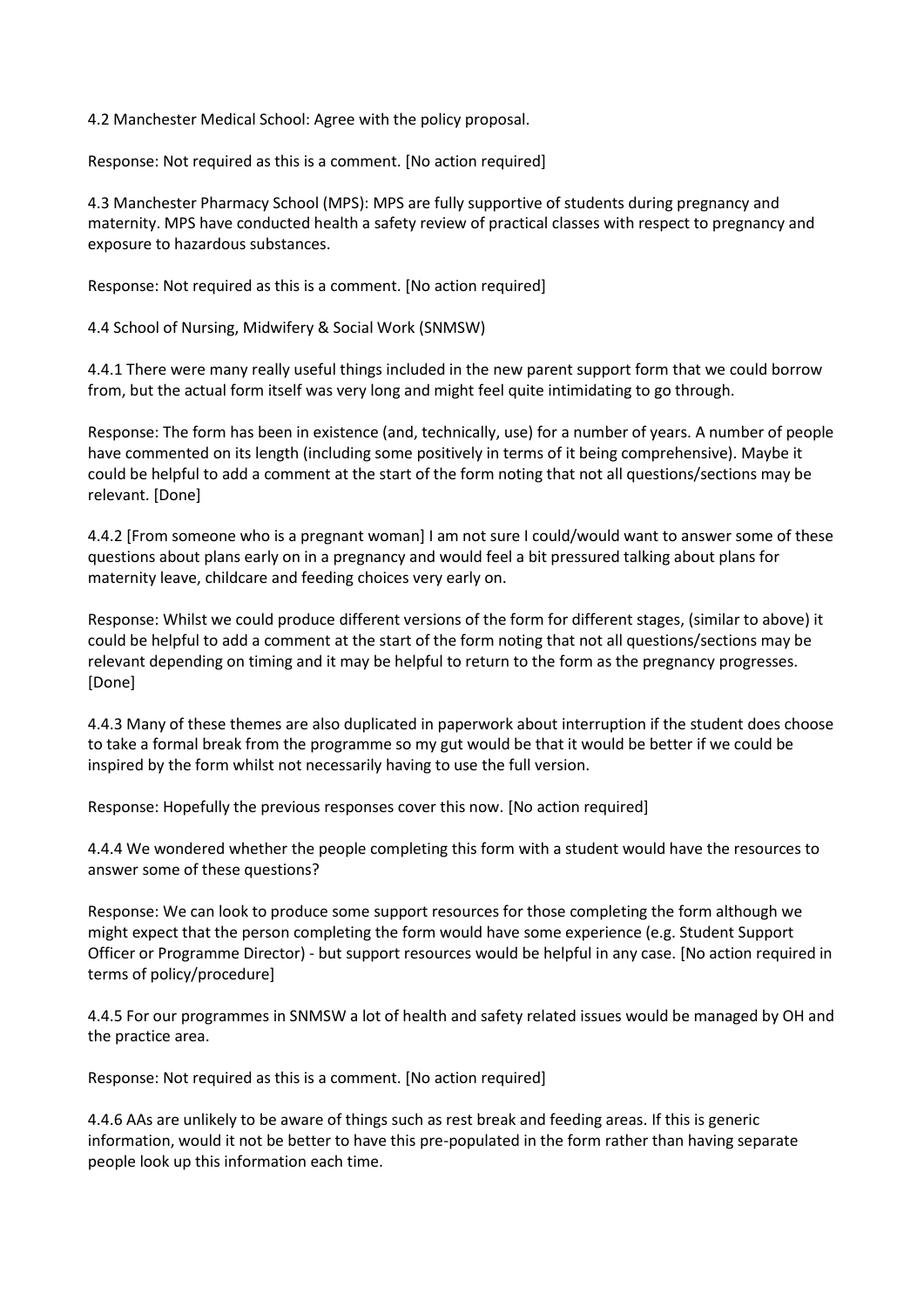Response: This probably needs to be dealt with locally (e.g. the closest feeding areas for one student may differ to that of another). It could be helpful for the School to prepopulate a version of the form in some cases. There is an interesting point here as to whether the completion of the form would normally be carried out by the student's Academic Adviser (who might only complete a form once in a long while) or by a member(s) of staff holding a specific position in the School (e.g. Student Support Officer or Programme Director). [No action required]

4.4.7 We have tried to look up this information quickly and cannot locate it, so perhaps a resource package on the internet would be useful for staff and students.

Response: As this is still draft policy/procedures, it is on the internet as yet but will be, in a number of locations, once approved. [No action required – in terms of policy/procedure]

4.5 School of Psychological Sciences: Fine and straightforward. BSc Psychology always very supportive of students in this situation. Audiology and SLT - compliant

Response: Not required as this is a comment. [No action required]

## **5. University of Manchester Students' Union (UMSU)**

5.1 It has generally come to our attention that this policy excludes students who already have children and student parents with older children. I think it could be of value to consider these students in the future as at the moment they aren't specifically considered by any policy that could support their student experience. It could also be of value to consider a policy for student carers, as these students have a unique range of needs that come from supporting adults with caring needs or children with disabilities.

\*Response: This is a fair point about the "students already with children" or student carers perspective. The original brief was only around "new" student parents but (noting comments from others), consideration should be given to broadening it. It may be that the Policy retains its current focus for now but work is initiated now to augment/develop it further. [For TLG]

## **6. Student Immigration Team (Division of Student Admissions & Administration, Directorate for the Student Experience)**

6.1 I think this is quite clear. The paragraph directing staff and students to our service is in a timely place and allows us to inform the student of the UKVI requirements and reporting obligations before any of the other points are to be considered. This will mean that the student can make an informed decision when agreeing a suitable length of maternity leave.

Response: Not required as this is a comment. [No action required]

6.2 The only point that I wanted to raise was regarding the useful contacts section of the 'New Student Parent Support Form' which states that a student can contact the International Advice Team. I just wanted to make you aware that IAT no longer exists as they are now a part of the Student Immigration Team so this section should now only refer to the Student Immigration Team.

Response: The contacts section of the form has been updated (in this and a number of other cases). [Done]

#### **7. Manchester Student Homes (Division of Residential Services, Directorate for the Student Experience)**

7.1 Not sure if you would want to mention support and guidance around private sector accommodation – contracts, withdrawal, suitability etc. from MSH…?